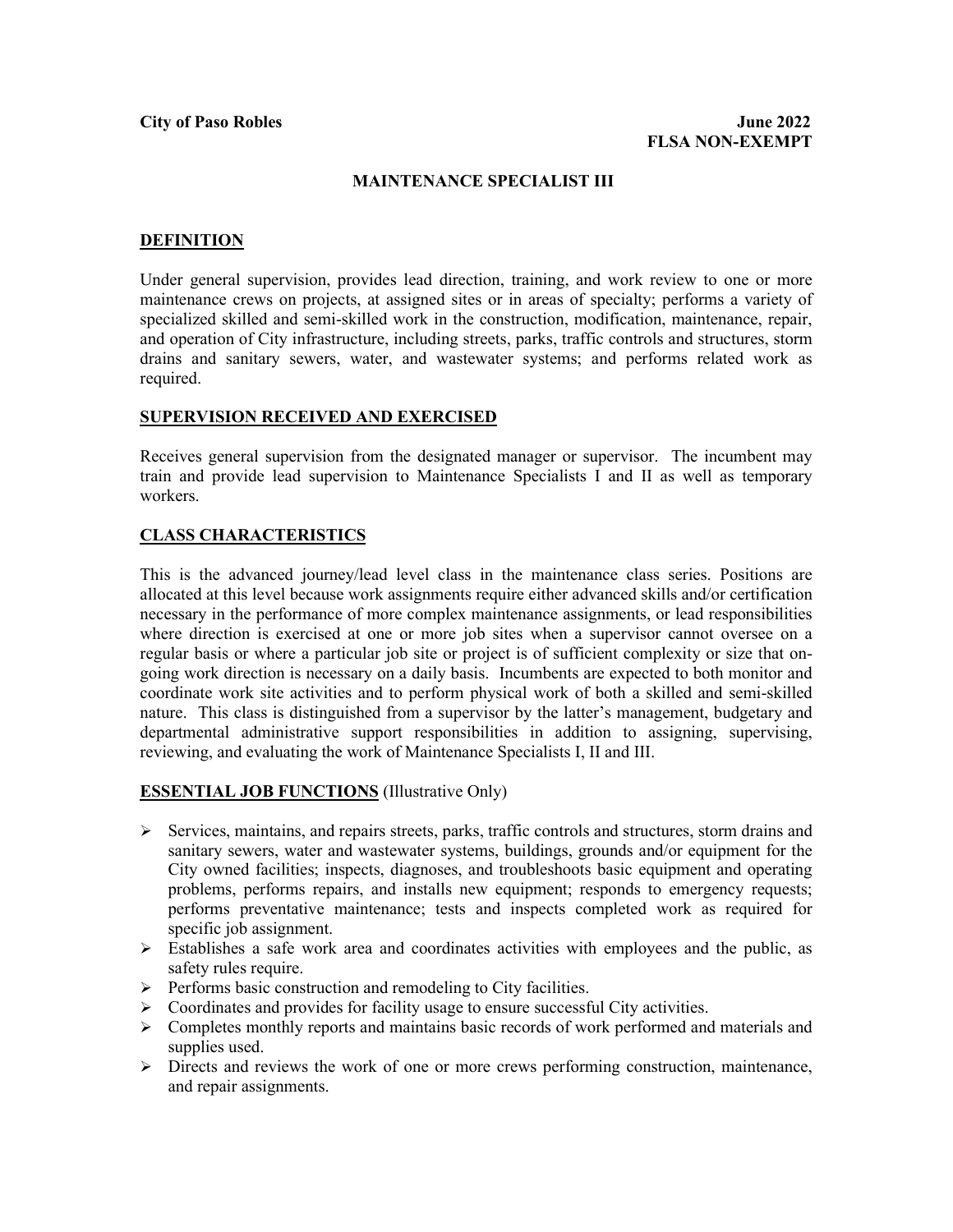Maintenance Specialist III Page 2

- $\triangleright$  Maintains many aspects of City facilities including electrical systems, HVAC, plumbing systems, roof, janitorial services, contract work, locks and door hardware, and audio-visual systems.
- $\triangleright$  May coordinate and review the work of contract staff required for public works maintenance assignments.
- $\triangleright$  Operates specialized equipment such as sweepers, heavy trucks, backhoes, loaders, hydrosewer cleaners, and related construction equipment.
- $\triangleright$  Reports the need for major contract repair or maintenance of facilities and equipment.
- $\triangleright$  Interacts with the public to answer questions, explain applicable laws, rules, and regulations, and investigate complaints.
- $\triangleright$  Determines the type of materials, supplies, machinery, or tools to be used for each project; may purchase materials and supplies from established suppliers with appropriate authorization; prepares materials for use.
- $\triangleright$  Provides consultation or expert advice to management when necessary.
- $\triangleright$  Performs other duties as assigned.

# **QUALIFICATIONS**

# **Knowledge of:**

- $\triangleright$  Basic supervisory principles and practices.
- $\triangleright$  Methods of trouble-shooting maintenance and repair projects.
- $\triangleright$  Maintenance principles, practices, tools, and materials for maintaining and repairing assigned systems and facilities.
- $\triangleright$  The operation and minor maintenance of a variety of hand and power tools, vehicles, and power equipment.
- $\triangleright$  Safety equipment and practices related to the work, including the handling of hazardous chemicals.
- $\triangleright$  Applicable codes and regulations.
- $\triangleright$  Safe driving rules and practices.
- $\triangleright$  Traffic control procedures and traffic sign regulations
- $\triangleright$  Maintenance principles, practices, tools, and materials for maintaining and repairing water distribution systems, including water hydraulics, valves, pipe materials and water service components, as applicable.
- $\triangleright$  Maintenance principles, practices, tools, and materials for maintaining public parks, as applicable.
- $\triangleright$  Systems of lighting controls, plumbing repair and installation, electrical motor repair and troubleshooting, HVAC system control with program management, playground equipment regulations and repair, and pool operation and repair, and other construction-related knowledge, as applicable.
- $\triangleright$  Basic mathematics.

# **Skill in:**

- $\triangleright$  Providing lead direction and work review to public works maintenance staff.
- $\triangleright$  Training staff in work procedures.
- Performing skilled and semi-skilled construction, modification, maintenance, and repair work on assigned systems, facilities, and equipment such as found in the City.
- $\triangleright$  Operating specialized street maintenance and repair equipment and sewer-cleaning equipment, as applicable.
- $\triangleright$  Setting up and operating a traffic area construction zone, including cones, barricades, and flagging, as applicable.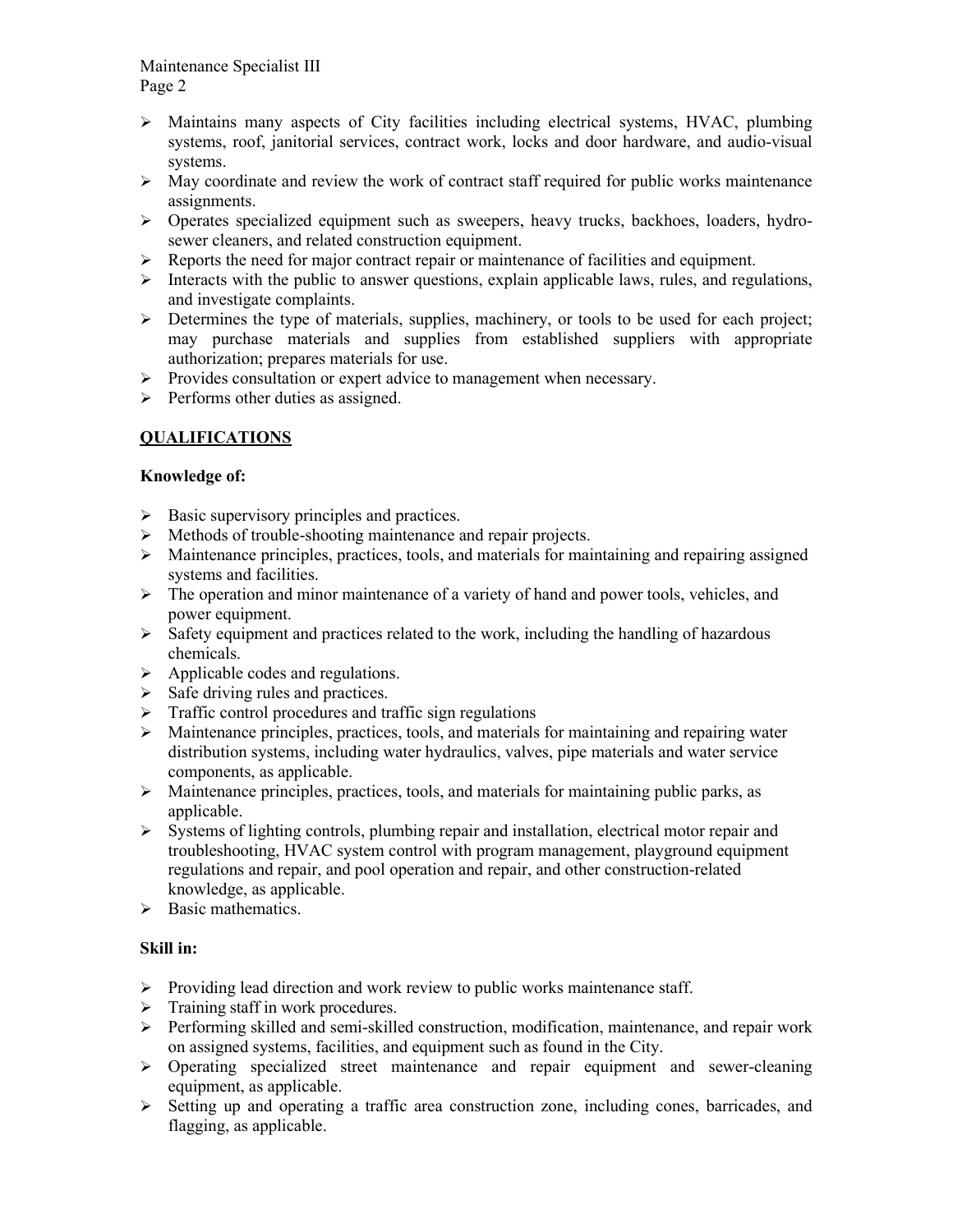Maintenance Specialist III Page 3

- $\triangleright$  Locating underground utilities by use of blueprints and electronic locating equipment in accordance with Underground Service Alert (USA) regulations, as applicable.
- $\triangleright$  Troubleshooting maintenance problems and determining materials and supplies required for repair.
- $\triangleright$  Skillfully and safely using and maintaining tools and equipment related to the work.
- $\triangleright$  Making accurate arithmetic calculations.
- $\triangleright$  Reading and interpreting construction drawings and specifications.
- Maintaining accurate logs, records and written records of work performed.
- $\triangleright$  Working independently or in a team situation.
- $\triangleright$  Establishing and maintaining effective working relationships with those contacted in the course of the work.

# **Education and Experience:**

Any combination of training and experience, which would provide the required knowledge, skills, and abilities, is qualifying. A typical way to obtain the required qualifications would be:

Equivalent to graduation from high school and four years of semi-skilled construction, maintenance, or repair experience related to the work assigned.

# **Licenses and Certifications:**

Must possess a valid California Class C driver's license and have a satisfactory driving record.

Parks Maintenance Specialist III: Requires the possession of or the ability to obtain a Class A California motor vehicle license with appropriate endorsements within one year of appointment.

Streets Maintenance Specialist III: Requires the possession of or the ability to obtain a Class A California motor vehicle license with appropriate endorsements within one year of appointment.

Wastewater Collections Maintenance Specialist III: Requires the possession of or the ability to obtain a Grade III Wastewater Collection Systems Maintenance certificate and Class B California motor vehicle license with appropriate endorsements within one year of appointment.

Wastewater Treatment Plant Maintenance Specialist III: Requires the possession of or the ability to obtain a Grade II Mechanical Technologist or Grade II Electrical/Instrumentation Technologist certificate within five years of appointment.

Water Maintenance Specialist III: Requires the possession of or the ability to obtain Grade II Water Treatment and Grade III Water Distribution System Operators certificates, and a Class A California motor vehicle license with appropriate endorsements within one year of appointment.

The time frame for certification may be extended at the discretion of the Executive Manager.

Other positions in this classification may require specific licenses and/or certifications. For example: Self Contained Breathing Apparatus Certification, Certified Pool Operator or Aquatic Facility Operator, Playground Safety Inspector Certification, Pesticide Certification.